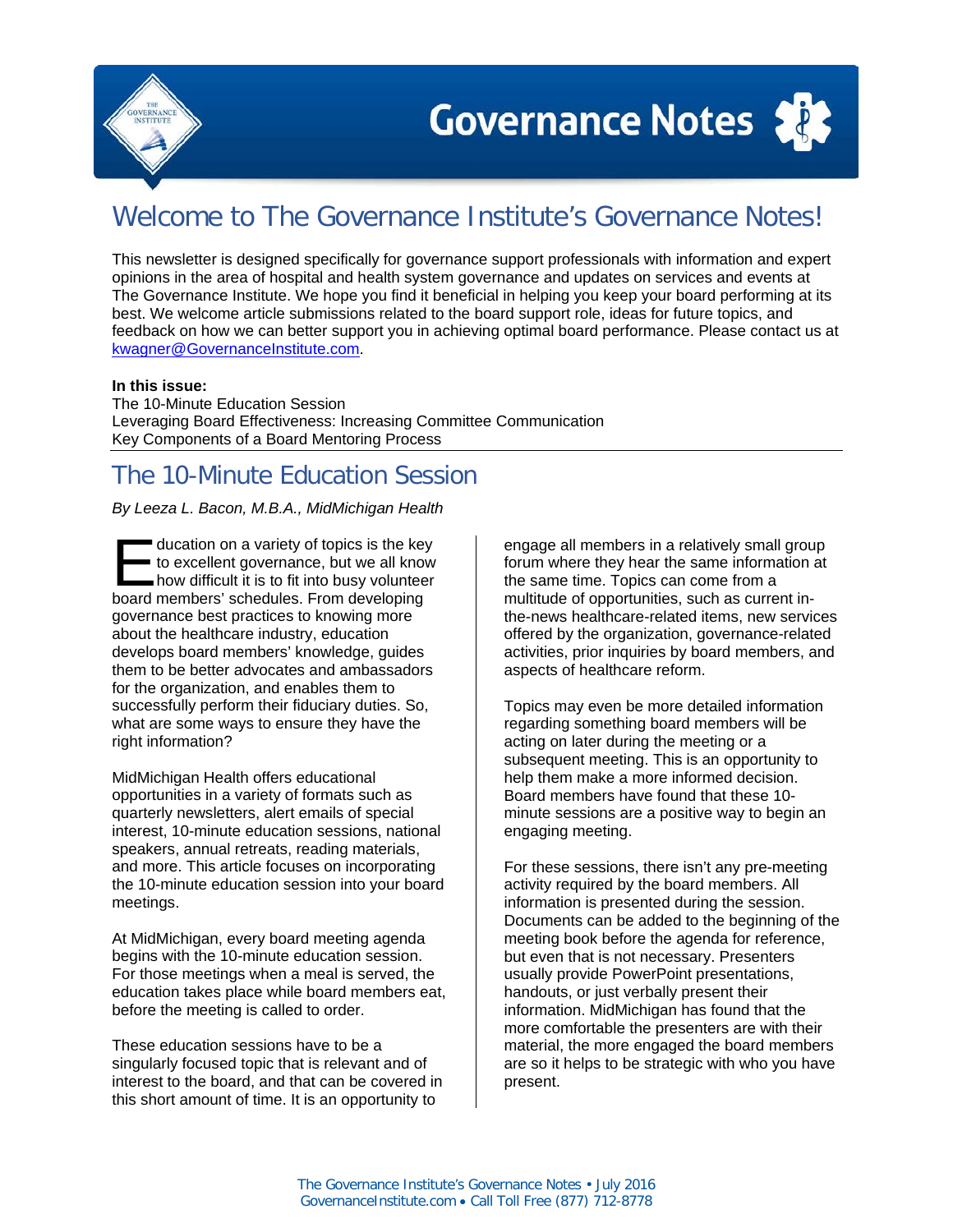To ensure presenters have as much time as possible to develop their topic of education, MidMichigan has an education calendar with suggested topics throughout the year so everything is planned out well in advance. The challenge for the 10-minute session is that current hot topics can override scheduled topics. In these cases many times the scheduled topic can be turned into reading material and placed at the end of the meeting book. Having this flexibility can be helpful in the healthcare industry where things are constantly changing and these sessions are a great opportunity to address timely topics.

Based on MidMichigan's experience, suggestions for topics and presenters include:

- **Current events**: Information can come from a variety of resources such as news articles, The Governance Institute, or other research groups or publications your organization subscribes to. These topics can be presented by a governance support person or a staff member whose duties are closely related to the topic. For instance, if there is competitor activity in the news, the business development director can present the material and guide discussion.
- **New services**: It is a great opportunity for subject matter experts to share information regarding new equipment, services, projects, etc., with board members. The staff member can provide videos, brochures, or other marketing material to showcase what is new and help answer any questions.
- **Governance-related activities**: These 10-minute education sessions can be used to address governance-related activities. For example, we have used them to teach board members about updates in the board portal. It is critical that board members engage in the board portal to access pertinent information in a timely manner. These sessions have helped board members be more comfortable accessing the meeting books and other resources so

they are more hands on in the governance process.

- **Prior inquiries**: It is important for board members to know that management is listening to them and responding to their inquiries. These education sessions are a perfect place to follow up with them and answer their questions. The administrative leader of the group or a staff member closest to the topic of the inquiry can present the information.
- **Healthcare reform**: Board members need to know about and understand healthcare reform to effectively govern their organization. This is a good opportunity to present current requirement changes and the status of the hospital's or health system's compliance.

Don't forget the great resources at The Governance Institute. MidMichigan has had our account manager and other experts call into governance meetings to present information and have conversations with our members during the 10-minute sessions.

It's important to note that the education session should not be confused with the executive session, which is used by the board to address issues that are best discussed in private, to assure confidentiality, and for the board to talk openly about topics that require special treatment. Each MidMichigan board agenda includes an executive session at the end of the meeting, if needed. Executive session, by definition, is exclusive to board members, but others, such as professional advisors, may be invited to join for part or all of the session. The most common reasons for these sessions include executive performance and/or compensation review, personnel issues, and peer-to-peer board discussions.

As we all know, time is short and education is important, especially with everything going on in healthcare today. The 10-minute education session is one delivery method for engaging board members in a meaningful way.

*The Governance Institute thanks Leeza L. Bacon, M.B.A., Governance and Policy Supervisor at MidMichigan Health, for contributing this article. She can be reached at [Leeza.Bacon@midmichigan.org.](mailto:Leeza.Bacon@midmichigan.org)*

■■■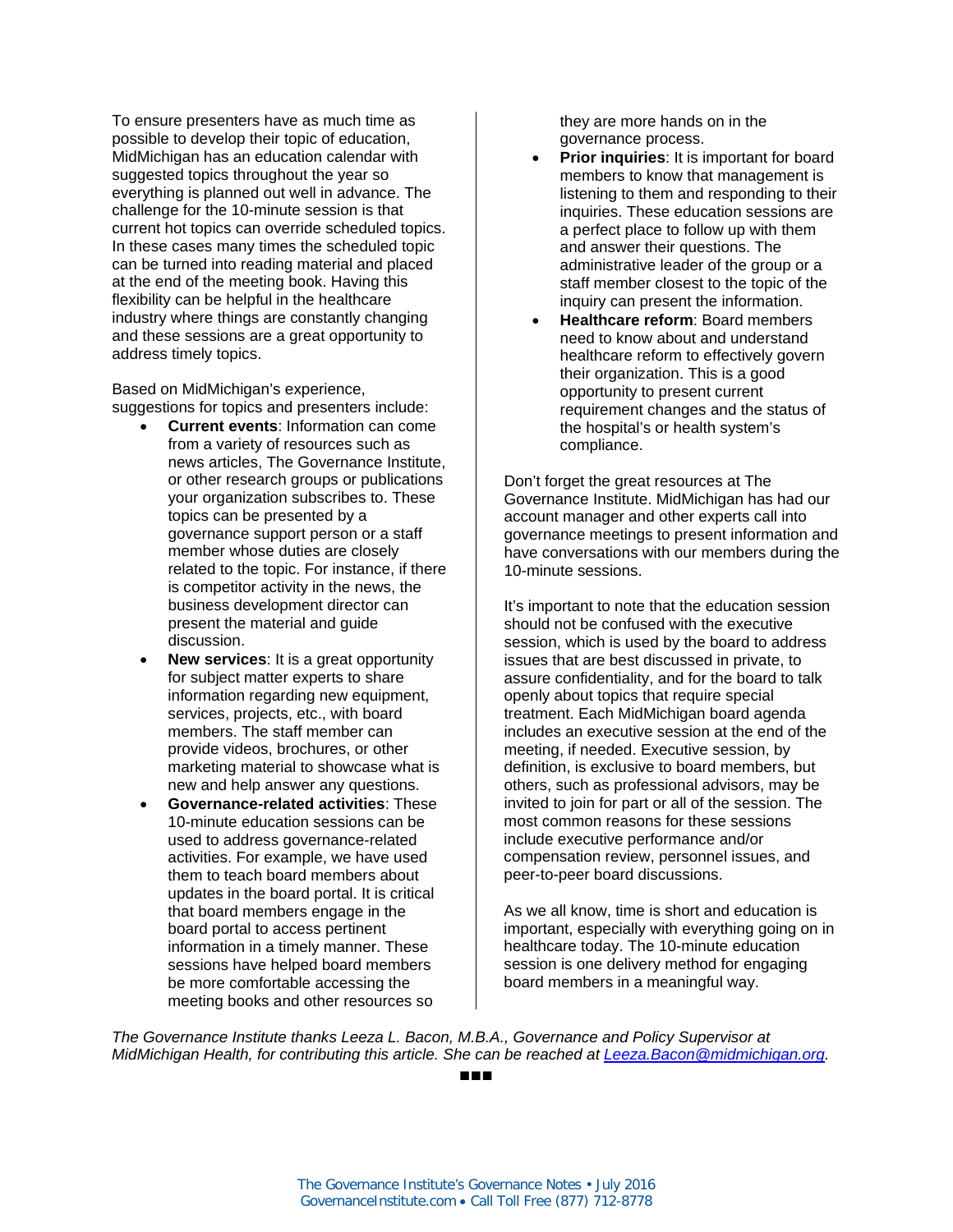## Leveraging Board Effectiveness: Increasing Committee Communication

*By Marian C. Jennings, M.B.A., M. Jennings Consulting, Inc., and Guy M. Masters, M.P.A., Premier, Inc.*

ommunication among the various board committees at a hospital or health system can be tricky. Too often, committees find **COMMUNISHERRY COMMUNISHERRY COMMUNISHERRY COMMUNISHERRY COMMUNISHERRY COMMUNISHERRY COMMUNISHERRY COMMUNISHERRY COMMUNISHERRY COMMUNISHERRY COMMUNISHERRY COMMUNISHERRY COMMUNISHERRY COMMUNISHERRY COMMUNISHERRY COMMUNISHER** coordinating together for the betterment of the organization. While there are no hard-and-fast rules around board committee communication, it is clear that having a culture of open communication and teamwork is critical to governance success.

Healthcare boards should take time to consider if committee communication is effective or if this is something that needs to be addressed. Some ideas for improving committee communication include:

- **Have related committees come together**. For example, it may be valuable for the finance and quality committee to hold a joint meeting annually. This meeting would help members of the committees recognize the link between quality (under valuebased purchasing/alternative payment models) and financial performance. These two committees may fail to see this important connection, so creating a meeting focused on "value"—including the relative cost position of key components of the enterprise—can be beneficial.
- **Ensure overlap between the executive committee and committee chairs.** Use the executive committee as a vehicle to ensure coordination of activities via the chairs. This doesn't take much time and can help with committee coordination.
- <span id="page-2-0"></span>• **Establish clear roles and work plans**. Require that each committee review its charter annually (in more than a pro forma manner) and recommend any changes, and that they develop and utilize a committee work plan. This should be a requirement and both need to be approved by the board. Having these clearly defined goals and expectations will ensure that needed committee work is being accomplished and creates understanding around the

roles and responsibilities of each committee.[1](#page-2-0)

• **Align committee work with organizational goals**. Create an annual board calendar around the organization's goals, and do a "deep dive" on one goal/focus area each board meeting. Committees should align fairly well with these areas of focus. This will give the board opportunities for generative discussion about the work of key committees.

If the board feels like committee communication is an issue, the first step could be for the board chair to hold a meeting with all of the committee chairs. This will give everyone the opportunity to weigh in and work together to come up with some solutions. A solution generated by the group will have much more buy-in from everyone, which will lead to a better end result. If certain people are reluctant, the board chair could then schedule some one-on-one time with them to dig deeper into this challenge.

Another option might be to have a consultant come in and interview the committee leaders, or even all of the committee members, if needed. After gathering information, the consultant could facilitate a meeting with the committee chairs to get any problems out in the open, address why they exist, and then create an action plan to move forward.

## **Final Word**

Efficient, effective boards recognize that the real work of governance is accomplished through the committee structure and the outcomes of their work efforts. Committees have the ability to leverage the talents and resources of directors to a greater degree in these subject-focused teams with the potential of creating multiple returns for the overall board group. An effective board chair will proactively coordinate the work

 $\overline{a}$ <sup>1</sup> For more information on committee charters and work plans, see *Board Committees, Second Edition*, Elements of Governance, The Governance Institute, 2016.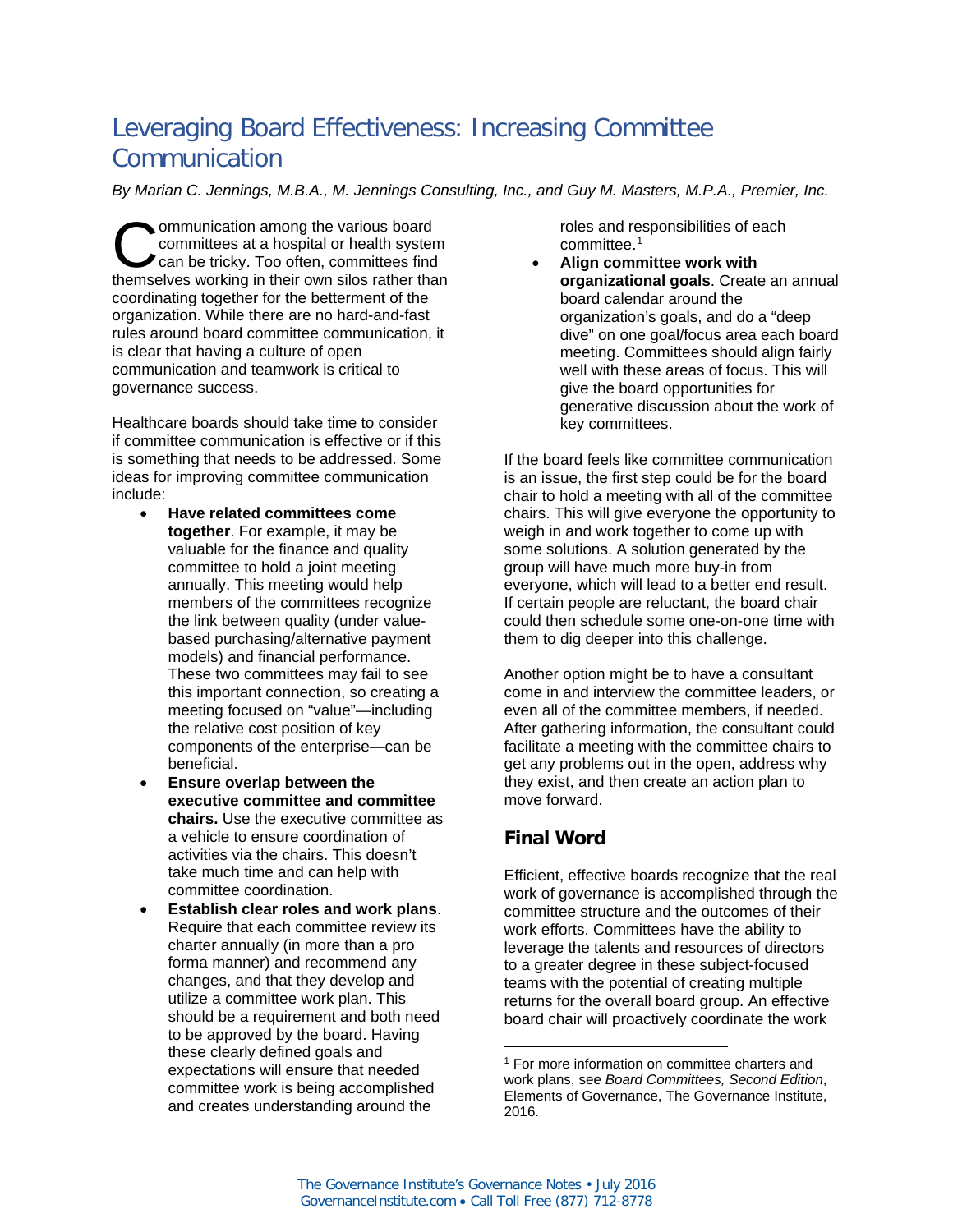efforts and outcomes of the committees by providing clear performance expectations, specific quidelines, and improved

communication processes that integrate and align the work efforts across these teams.

*The Governance Institute thanks Marian C. Jennings, President, M. Jennings Consulting, Inc., and Guy M. Masters, Principal, Premier, Inc., for contributing this article. Both Marian and Guy are also Governance Institute advisors. They can be reached at [mjennings@mjenningsconsulting.com](mailto:mjennings@mjenningsconsulting.com) or (610) 355-0610 and [Guy\\_Masters@PremierInc.com](mailto:Guy_Masters@PremierInc.com) or (818) 416-2166.*

#### ■■■

## Key Components of a Board Mentoring Process

formal board mentoring program will help board members contribute more productively and more quickly in their new **A** formal board mentoring program will<br>board members contribute more<br>role. Often seasoned board members toss around mission-related language, past events, or ideas that new board members don't fully understand. This may cause the new board member to avoid asking questions for fear of being viewed as incompetent, foolish, or unprepared. Matching up new board members with experienced board members as mentors helps them feel at ease in the boardroom and alleviates the pressure of having to "know it all." This approach not only gives new directors a specific resource person for questions over time, but offers them a role model as they observe effective governance in action.

An effective mentoring program will also help new board members to understand more clearly answers to key questions such as:

- What is my job?
- What is expected of me?
- How will I know when I have fulfilled my responsibilities?
- How can I make my best contribution?
- What is the "unwritten order" of the board?
- What boundaries and guidelines exist that I need to be aware of?
- What is the culture of the board (and how does it facilitate or hinder effective governance)?
- What are lessons that have been learned by the mentor that can shorten my learning curve?

<span id="page-3-1"></span><span id="page-3-0"></span>A well-organized and executed mentoring process is more likely to create higher satisfaction and comfort on the part of the new board member regarding the tremendous responsibilities that accompany the appointment. It shows respect for the time

commitment, intellectual engagement, knowledge contributions, and support for the overall mission and fiduciary duties placed upon candidates who willingly engage in and accept the mantle of responsibility for the governing process. This article looks at the key components necessary for an effective mentoring process.

### **The Objective: Mentoring in Action**

The goal of establishing mentoring relationships is to help new directors gain a better understanding of the healthcare industry; the organization's history, structure, and operations; and to help them prepare for their roles and responsibilities.

Mentoring can also help offset feelings of isolation and/or confusion, even if the director is not new to the board. Some organizations assign a seasoned or energetic board member to mentor an existing under-performing colleague on the board. When approached appropriately, this relationship, along with encouragement and advice, can help jumpstart the performance of both the mentor and the protégé.<sup>[2](#page-3-0)</sup>

Many hospitals and health systems have programs that pair board members who have served at least one term<sup>[3](#page-3-1)</sup> with newer members—those who have served two years or less. The objective is to provide additional orientation and assistance to newer board members as they work to fulfill the roles and responsibilities of their position.

 $\overline{a}$ <sup>2</sup> "Dealing with Deadwood Board Members," *Nonprofit Organization Management,* 2001.

<sup>&</sup>lt;sup>3</sup> Most often, total term length consists of three threeyear terms; mentors must have completed their first three-year term.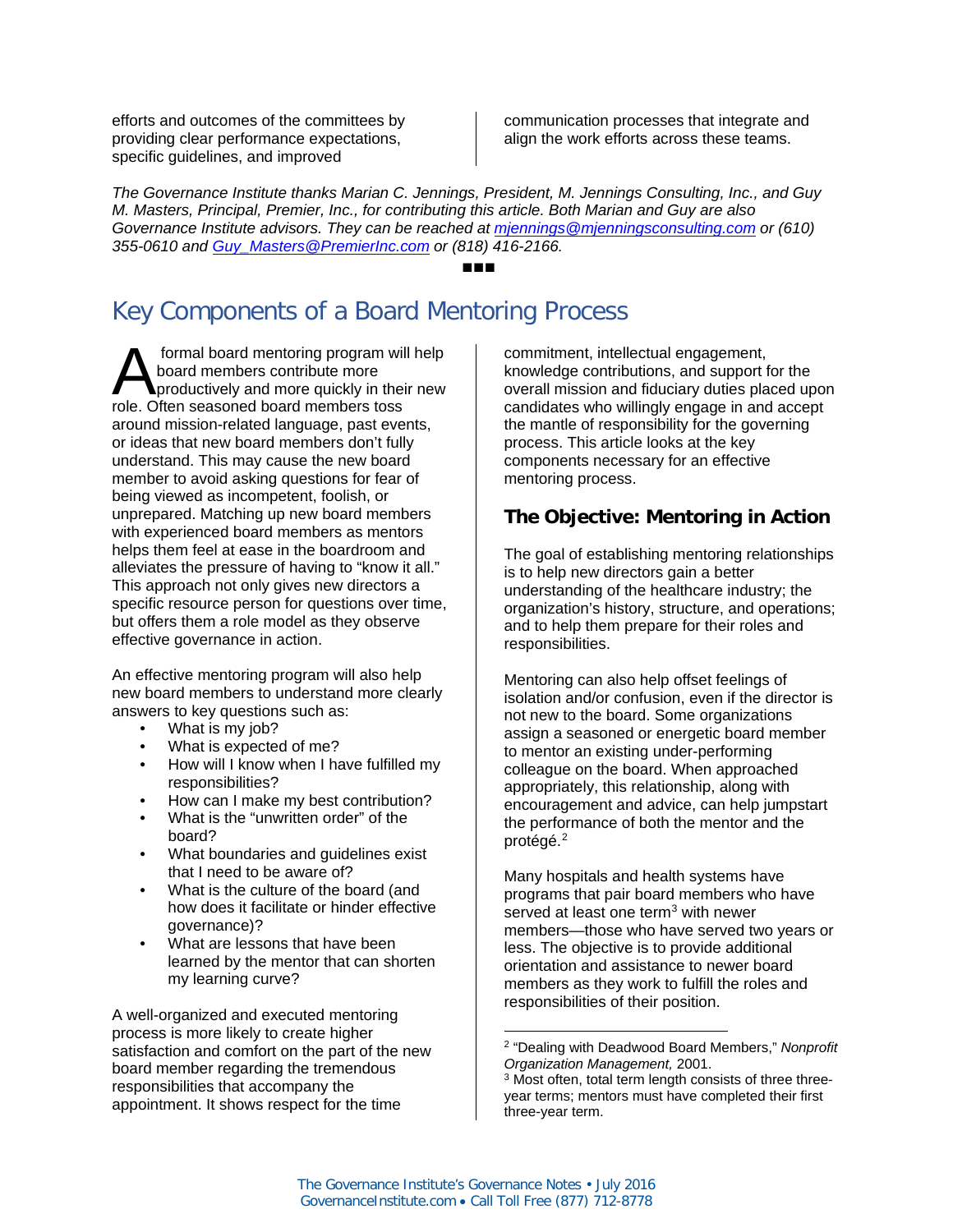### **When and How Should Mentoring Occur?**

Many board mentoring processes are flexible and generally not tightly structured. Regardless of the approach, the following process guidelines will be useful in designing an effective program:

- **Clarify the purpose and objectives**: At the outset, the board chair, mentor, and mentee should agree (and commit to writing) the purpose, desired outcomes, and objectives for the relationship. More formalized programs will already have objectives and outcomes stated, and these can be added to or modified to fit the participant's unique needs.
- **Activities, agenda, and timing**: A mentoring program will be more effective if a specific framework of activities, topics, and meeting timeframes are outlined in advance. This can be as simple as agreeing to a meeting schedule. A schedule of specific topics should be identified to discuss at each session. This helps reinforce commitment to the process and establishes expectations for content and advanced preparation.
- **Resources to consider**: At the outset of the process, identify articles, white papers, books, and other resource material from reliable sources that can be used as background information for discussions around specific topics[.4](#page-4-0) Reading and discussing these types of materials brings focus and clarity that will enhance the discussions as mentors and mentees explore application of the principles to board practices. Other resources include other members of the board or directors from other organizations. Be expansive and creative in thinking about ways to bring other resources into the discussions.

## **Choosing a Mentor**

 $\overline{a}$ 

Mentors are usually more senior, seasoned board members, and have usually chaired one or more committees. It is important to look at the skills and areas of expertise of those who will serve as mentors and then identify needed competencies (personal and professional) of the

new board member. Make these part of your criteria in pairing a mentor with a new board member; try to pair those whose skills are complementary rather than supplementary.

### **Staying on Track**

New board members come with a wide range of experience. A mentor should be sensitive to how much mentoring a board member needs. Has the new member served on a board before? If so, what type? Does he or she have any healthcare background, fundraising experience, medical training, or advocacy/lobbying experience? These are some key elements in determining areas where a new board member may need coaching and will help establish an initial relationship for candid, informal two-way discussion.

New board members also need to understand informal dynamics of the board, as it may be different from their experience on other boards. The mentor should help the new board member understand the different personalities on the board, such as:

- How do board members interact with each other?
- Are some board members more aggressive or passive in their approaches?
- Do some board members raise more questions than others?
- Do some board members have special circumstances that should be taken into consideration?
- How do individual board members contribute to the board as a whole?

By getting a heads up on the different profiles that make up the board, the new board member will not only know what to expect, but also how to relate to the other members. It is crucial, however, to *avoid the danger of biasing a new board member with this type of discussion*.

Finally, a mentor may become too busy to fulfill his or her obligation and unaware that he or she is not contributing as much support as necessary to bring the new board member up to speed. If this occurs, the person being mentored should bring this to the attention of the board chair or CEO. The board chair or CEO will then remind the mentor that accepting a mentoring assignment is a commitment. The mentor must

<span id="page-4-0"></span><sup>4</sup> The Governance Institute has over 30 *[Elements of](http://www.governanceinstitute.com/default.asp?page=TGI_EOG)  [Governance](http://www.governanceinstitute.com/default.asp?page=TGI_EOG)*® publications on nearly every relevant topic for governance effectiveness.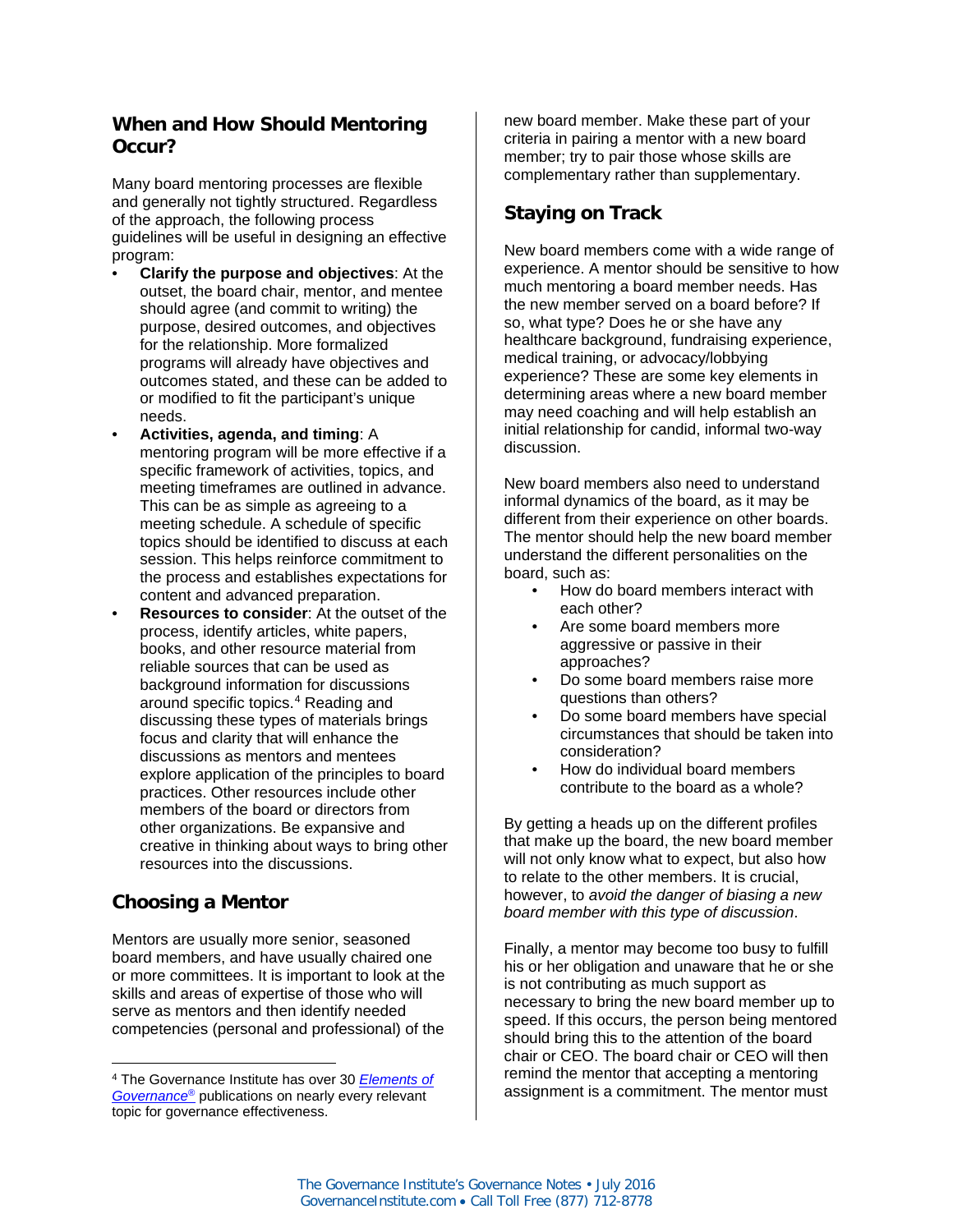make time to be sure the new member does not feel left behind.

#### **Timeframe**

Mentoring usually lasts for the first year of the new member's board tenure, although it can last longer—flexibility is the best policy. Once the mentoring process is complete, both the mentor and new director should evaluate the process. (See below for sample evaluation forms.)

[Click here](https://www.governanceinstitute.com/global_engine/download.asp?fileid=03D843CF-2A8B-4291-BBC6-C0A55A1EB0EB) to view New Board Member Evaluation Form.

[Click here](https://www.governanceinstitute.com/global_engine/download.asp?fileid=54FBDADC-B2B5-403E-A374-26B7B29361C0) to view Mentor Evaluation Form.

#### **Conclusion**

It is essential that governance training, onboarding, and mentoring be rigorously developed, constantly improved, and consistently implemented to increase the likelihood of individual and collective board effectiveness.

Mentoring is only part of the overall orientation equation. It does not replace a formal, comprehensive orientation program, or an organized set of discussions and readings. The objective of mentoring is to share, in a friendly and efficient manner, "how we do things to be as effective as possible in fulfilling our fiduciary duties and responsibilities." It is important, however, that this guidance does not stifle new ideas or fresh thinking about how processes could be enhanced in the future. There really is no mentoring formula. Many boards see it as an effective and positive program to enhance a new board member's knowledge and experience, and allow them to fully participate and engage productively in governance more quickly. Experiment with it; re-work and constantly improve it. Don't hesitate to take a few trials to make it right for your organization.

*This article is an excerpt from [Board Mentoring \(Third Edition\),](http://marketing.nationalresearch.com/acton/attachment/6066/f-0a0c/1/-/-/-/-/EOG_Board%20Mentoring_3rd.pdf?sid=TV2:1eJzoEc9I) part of our* Elements of Governance® *series. The full publication provides more details about the mentoring process and the role of the mentor and new board member.*

■■■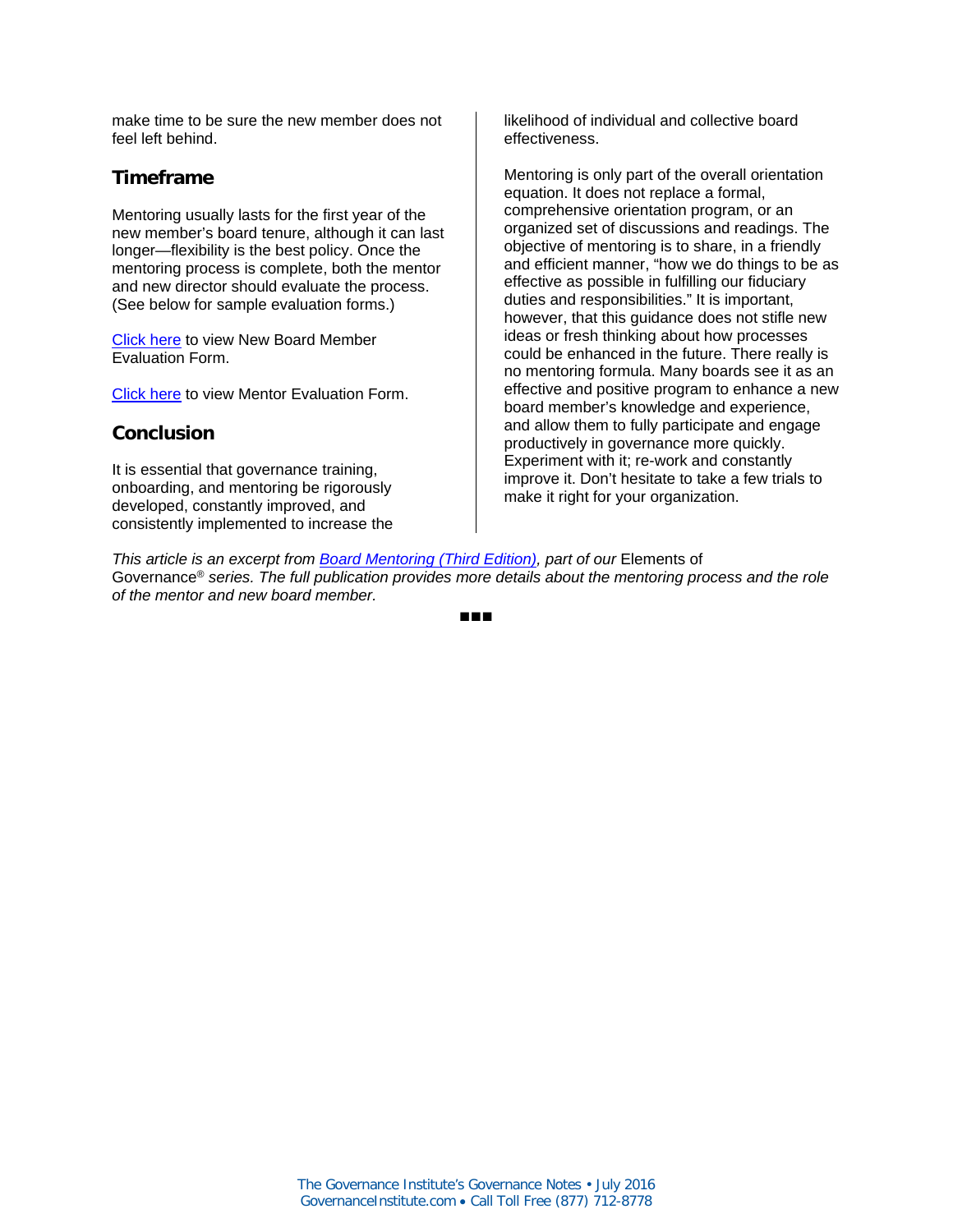## New Resources for Supporting Your Board

#### **[E-Briefings, Vol. 13,](http://www.governanceinstitute.com/page/EBriefingsV13No4) No. 4**

The July issue had articles on avoiding accidental political activities, mitigating risks of individual director liability for corporate misconduct, and physician leadership needed to enable true integration.

#### **[Focus on Finance: Critical Issues for Healthcare Leadership](https://vimeo.com/confedge/review/171013119/d7669f36d3)**

This Webinar highlights key issues that require the board's attention, and outlines the importance of understanding essential finance mechanisms and planning processes.

#### BoardRoom Press**[, Volume 27, No. 3](http://marketing.nationalresearch.com/acton/attachment/6066/f-0a20/1/-/-/-/-/BRP_2016_06_V27N3.pdf?sid=TV2:is5R9X13V)**

The June issue included articles on serving complex patients, knowledge around nursing, leading an organizational turnaround, the volume vs. value scale, and a special section on population health.

#### **[Focus on Finance: 10 Critical Issues for Healthcare Leadership, Second Edition](http://marketing.nationalresearch.com/acton/attachment/6066/f-0a04/1/-/-/-/-/Focus%20on%20Finance_Second%20Edition_Kenneth%20Kaufman.pdf?sid=TV2:is5R9X13V)**

The 2016 signature publication describes in-depth the financial concepts and integrated strategic/financial planning processes required to have a less costly and more efficient and effective healthcare delivery system.

To see more Governance Institute resources and publications, visit ou[r Web site.](http://www.governanceinstitute.com/)

## Recently Released Publications in Our Elements of Governance® Series

**[Board Mentoring, Third Edition:](http://marketing.nationalresearch.com/acton/attachment/6066/f-0a0c/1/-/-/-/-/EOG_Board%20Mentoring_3rd.pdf?sid=TV2:is5R9X13V)** Provides guidelines for developing a mentoring program, discusses roles of the mentor and new board member, and provides sample evaluation forms to determine how the process can be improved in the future.

**[Succession Planning, Third Edition:](http://marketing.nationalresearch.com/acton/attachment/6066/f-09fb/1/-/-/-/-/EOG_Succession%20Planning_3rd.pdf?sid=TV2:is5R9X13V)** Helps the board create a leadership transition plan that facilitates an orderly transition to new leadership. CEO turnover can cause major disruption in an organization, but a well-thought-out strategy, with a clear transition plan and effective ways of communicating the change to stakeholders, will make the process run more smoothly.

**[CEO Performance Evaluation in the New Healthcare Industry, Third Edition:](http://marketing.nationalresearch.com/acton/attachment/6066/f-09f9/1/-/-/-/-/EOG_CEO%20Performance%20Evaluation%20in%20the%20New%20Healthcare%20Industry_3rd.pdf?sid=TV2:is5R9X13V)** Offers the basic rationale for a formal, continuous process of board evaluation of the CEO, suggests a process for getting started, outlines the components to have in place to administer such an evaluation, and provides three sample evaluation tools.

**[Board Committees, Second Edition:](http://marketing.nationalresearch.com/acton/attachment/6066/f-0985/1/-/-/-/-/EOG_Board%20Committees_2nd.pdf?sid=TV2:is5R9X13V)** Explores six keys to committee effectiveness and the various committees often used to help boards fulfill their oversight duties. Also included is a framework to develop committee charters and samples of a meeting calendar, meeting agenda, and a board and committee education program.

■■■